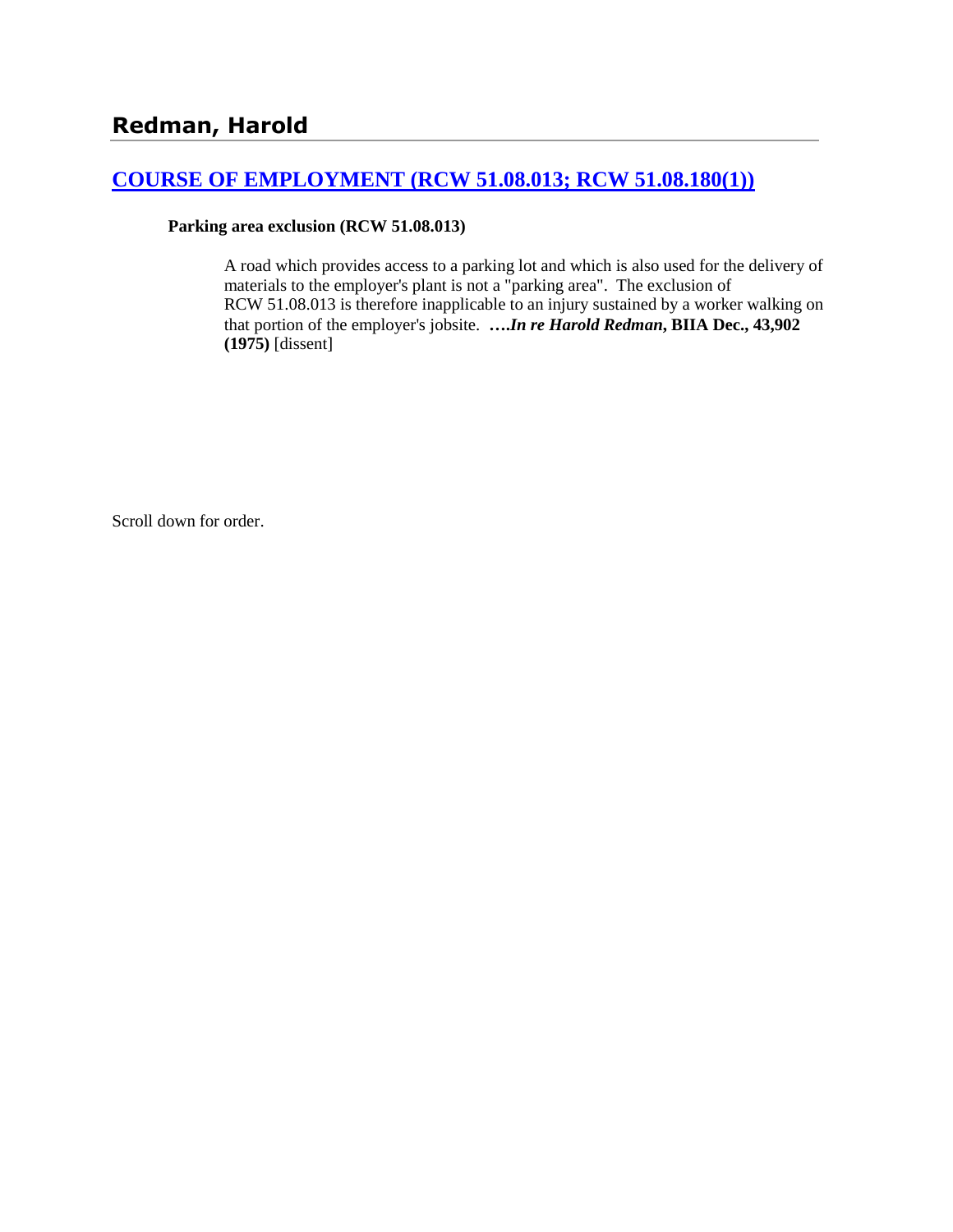### **BEFORE THE BOARD OF INDUSTRIAL INSURANCE APPEALS STATE OF WASHINGTON**

**)**

**IN RE: HAROLD W. REDMAN ) DOCKET NO. 43,902**

**CLAIM NO. G 530857 ) DECISION AND ORDER**

APPEARANCES:

Claimant, Harold W. Redman, Pro se

Employer, Simpson Timber Company, by Ryan, Bush, Swanson & Hendel, per David H. Oswald, and Howard Curtis, Safety Supervisor

Department of Labor and Industries, by The Attorney General, per Joseph A. Albo, Assistant

This is an appeal filed by the employer on April 3, 1974, from an order of the Department of Labor and Industries dated March 15, 1974, which adhered to prior orders dated January 23, 1974, February 8, 1974, and March 1, 1974, allowing the claim and awarding time loss compensation. **SUSTAINED**.

# **DECISION**

Pursuant to RCW 51.52.104 and RCW 51.52.106, this matter is before the Board for review and decision on timely Petitions for Review filed by the claimant and the Department of Labor and Industries to a Proposed Decision and Order issued by a hearing examiner for this Board on August 28, 1974, in which the order of the Department dated March 15, 1974, was reversed, and the claim remanded to the Department with direction to reject the claim as not coming under the purview of the Workmen's Compensation Act due to the exclusion of injuries occurring in "parking areas" as contained in RCW 51.08.013.

We do not agree with the hearing examiner's proposed disposition of this matter. As we view the facts, they are as follows:

At all pertinent times herein the claimant was employed as a maintenance worker, more accurately described as a millwright, by the Simpson Timber Company is Shelton, Washington. He reported for work each morning at a building on the employer's premises in which his maintenance shop was located, referred to as the Veneer Plant, which was L-shaped. A marked roadway skirted the ends of this building in such a manner as to carve out a roughly triangular piece of land which was bounded by the marked roadway on the longest side of the triangle, with the other two sides of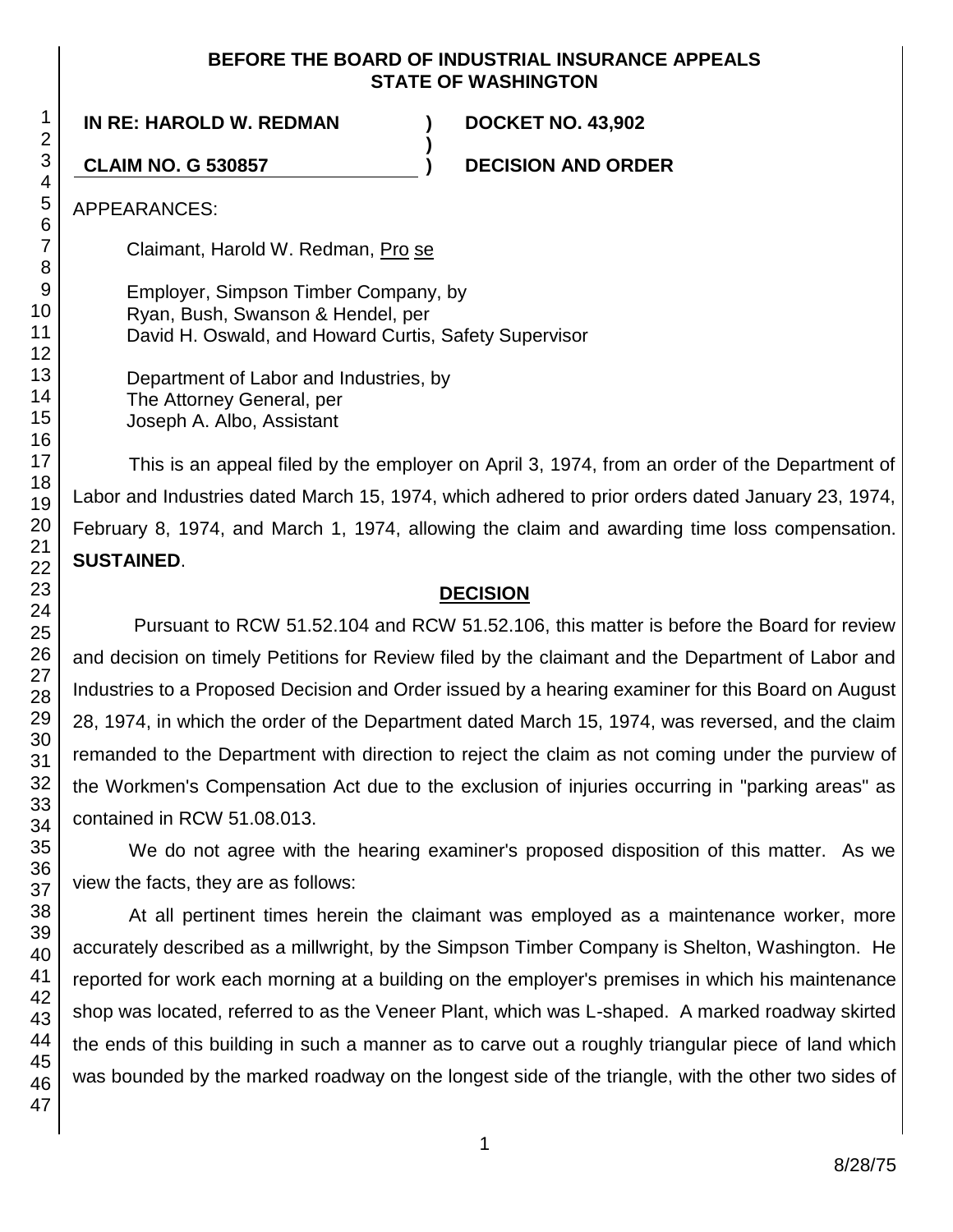the piece of land being the two walls of the building forming the inside angle of the "L". An unmarked L-shaped roadway ran parallel to the sides of the building within the triangle. The rest of the triangular piece of ground consisted of: a parking area for cars belonging to the maintenance employees, which was marked into stalls by the use of yellow lines; some parking stalls marked off with yellow lines and situated against one wall of the building itself, for use of supervisory personnel; and an area against part of the other wall of the building, used for storage of materials and scrap junk. In order to enter the Veneer building from the parking stalls, the employees were required to walk across or along the unmarked roadway.

Shortly prior to the start of his work-shift on December 19, 1973, the claimant parked his car in the parking area designated for maintenance employees, and was then struck and injured while walking in the unmarked roadway heading for the door into the Veneer Plant. At the time, he was some 50 to 60 feet from the door entering the building. He was injured by a vehicle driven by another employee of Simpson Timber Company, but that employee did not work in the Veneer Plant and thus presumably would not have been parking his car in the area here involved.

The specific question before us is whether the claimant was in a "parking area" when he sustained his injury. If he was in a "parking area" at the time he was injured, his claim for benefits must be denied by reason of the exclusion of "parking areas" in RCW 51.08.013. If he was not then in a "parking area", allowance of his claim was proper since all other elements of coverage are admittedly met.

The record establishes that the unmarked roadway where the claimant was injured was used not only by company employees in going to and leaving work in the Veneer Plant, but was also used by other people in delivering material and supplies to and from the Veneer Plant. This included other employees of Simpson using company vehicles, as well as employees of motor freight companies using common carrier trucks, and other non-Simpson service vehicles. There is no evidence from which we can determine what proportion of the use of this unmarked roadway was by the employees of the company in gaining ingress and egress to their parking areas at the beginning and end of their work-shifts, as opposed to its use by others in connection with regular business and production processes. However, it is apparent that it was used by vehicles delivering materials and supplies, and for other services, on a regular basis. We can assume that if there had been no parking area within the triangle, the roadway area would still have been used for delivering materials to the building and for other production purposes, as well as by other service vehicles.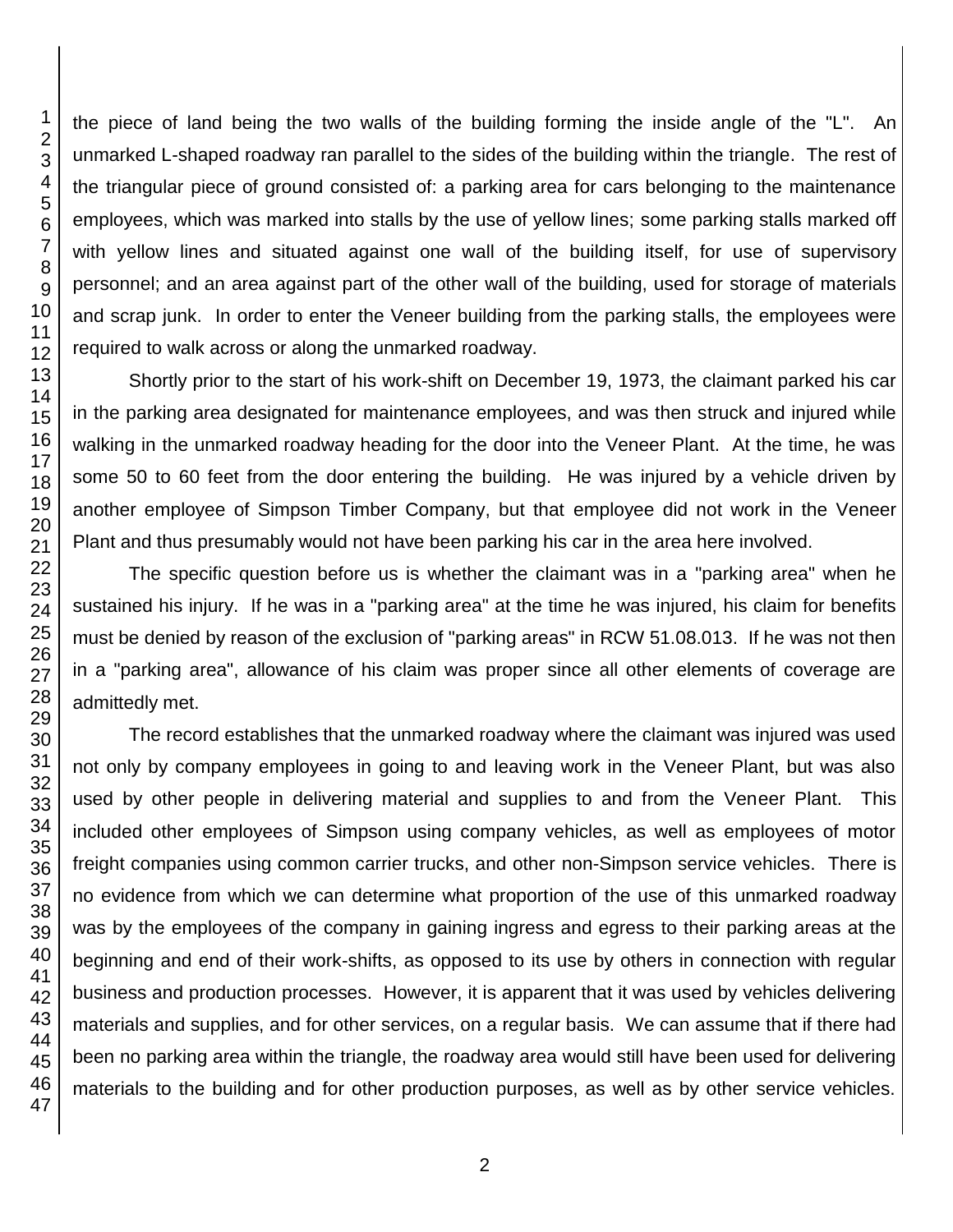We do not agree with the hearing examiner's view that the unmarked roadway was used generally for parking purposes and that this was its "principal function." This was a multi-purpose area, and we do not think it is correct to state that the unmarked roadway's principle function was as a "lane" in connection with parking of employees' cars in their designated stalls. On this point, the employer's witness, general safety supervisor for Northwest operations, conceded that, among other uses, the unmarked roadway was a fire lane and thus "would not be a designated parking area."

We do not feel the Supreme Court's decision in Olson v. Stern, 65 Wn. 2d 871, is of any controlling effect here, because of what we deem to be substantially different facts. We conclude that the claimant in the instant case was not in a "parking area" when injured, but was going to work on the company's premises outside of a parking area. The Department was correct in allowing this claim.

## **FINDINGS OF FACT**

After a careful review of the record, the Board finds as follows:

- 1. On December 19, 1973, the claimant, Harold W. Redman, sustained injuries to his left leg and back, requiring medical treatment, when struck by an automobile operated by a fellow employee on a roadway on the premises of the Simpson Timber Company, the employer herein. On December 27, 1973, the claimant filed a report of accident with the Department of Labor and Industries, and on January 23, 1974, the Department entered an order awarding time-loss compensation to the claimant. On February 19, 1974, the employer, Simpson Timber Company, protested the allowance of the claim. On March 15, 1974, the Department issued a further order adhering to the previous order and allowed the claim. On April 3, 1974, the employer filed a notice of appeal with this Board, and on April 12, 1974, the Board entered an order granting the appeal.
- 2. At all pertinent times herein, the claimant was employed as a millwright by the Simpson Timber Company in Shelton, Washington, and was required to report to work each morning at the Veneer Plant, an Lshaped building on the employer's premises. The company had set aside a small piece of land near the Veneer Plant to be used as a parking area by millwrights and maintenance personnel. This area was marked off into stalls by the use of yellow lines.
- 3. Between the marked parking area and the veneer Plant, there was an unmarked roadway that paralleled the two sides of the building on the inner sides of its "L" shape, and was adjacent to the parking area. This roadway was used by employees of the company, of which the claimant was one, in order to gain ingress and egress to their parking area. The

1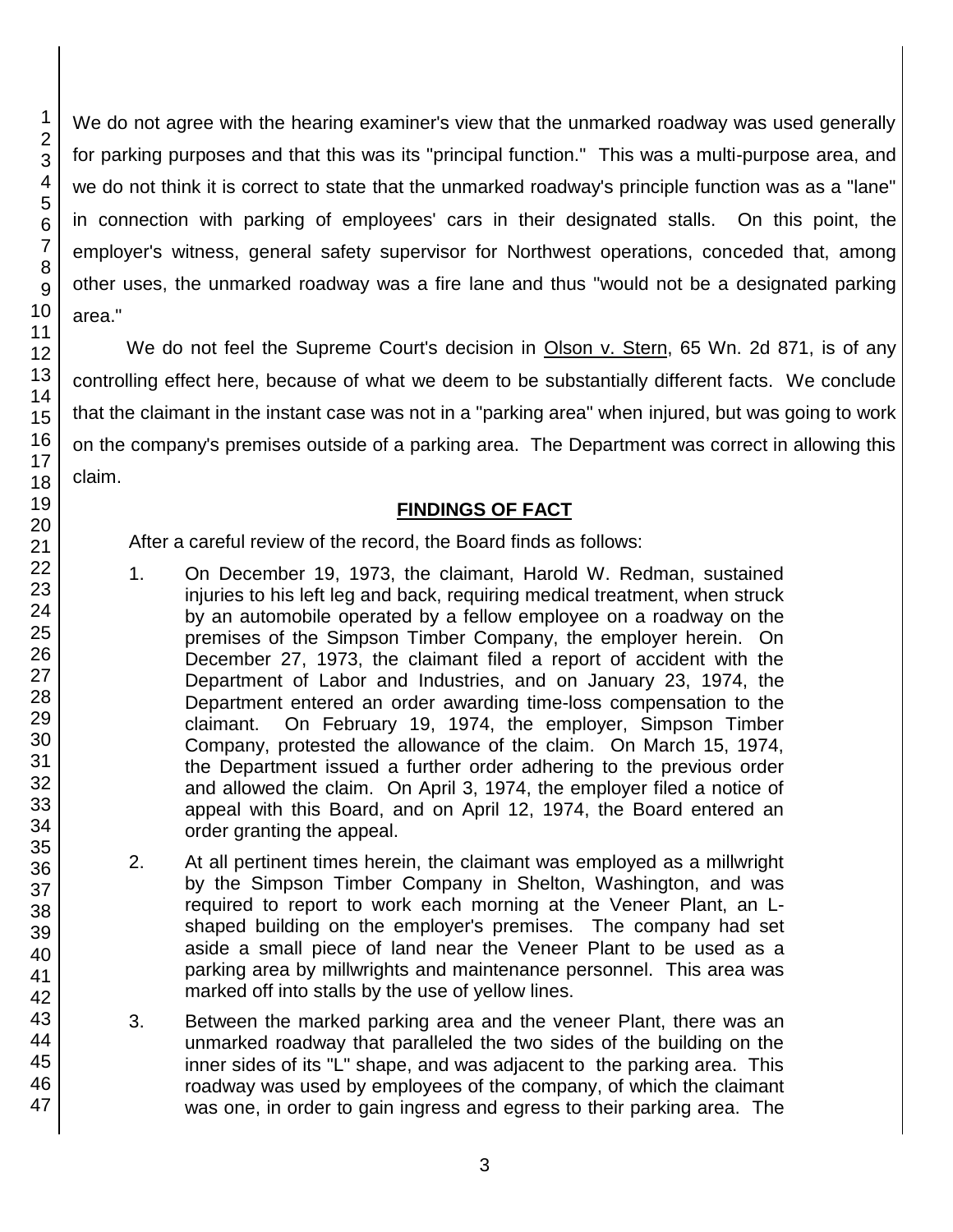same roadway was used by trucks and cars delivering materials and supplies to and from the Veneer Plant and was also used by vehicles providing services for the Veneer Plant. Materials and supplies were delivered to the Veneer Plant on a regular basis. These vehicles were both Simpson Timber Company vehicles, and vehicles of common carrier motor freight lines as well as other service vehicles.

4. On December 19, 1973, the claimant arrived for work at the Veneer Plant, parked his vehicle in a marked stall, in the area provided for his use, and then was struck and injured on the unmarked roadway, by a vehicle driven by a fellow employee, while walking toward the door going into the Veneer Plant building, where he punched in and performed his millwright duties.

## **CONCLUSIONS OF LAW**

Based on the foregoing findings of fact, the Board concludes as follows:

- 1. This Board has jurisdiction of the parties and the subject matter of this appeal.
- 2. The claimant was injured on the "jobsite" on December 19, 1973, as such term is defined in RCW 51.32.015 and RCW 51.36.040.
- 3. At the time that the claimant was injured on December 19, 1973, he was not in a "parking area" as defined by RCW 51.08.013, and thus he was acting in the course of his employment at the time of said injury.
- 4. The order of the Department dated March 15, 1974, allowing this claim, is correct and should be sustained.

It is so ORDERED.

Dated this 28th day of August, 1975.

## BOARD OF INDUSTRIAL INSURANCE APPEALS

/s/\_\_\_\_\_\_\_\_\_\_\_\_\_\_\_\_\_\_\_\_\_\_\_\_\_\_\_\_\_\_\_\_\_\_\_\_\_ PHILLIP T. BORK Chairman

/s/  $\,$ 

SAM KINVILLE Member

## **DISSENTING OPINION**

On the facts of this case, I would affirm the hearing examiner's Proposed Decision and Order.

I have carefully considered all of the testimony, together with all of the exhibits, and am convinced that Mr. Redman suffered his injuries in the area adjacent to the Veneer building used for car-parking purposes. I believe that the claimant was injured at a place which was within the